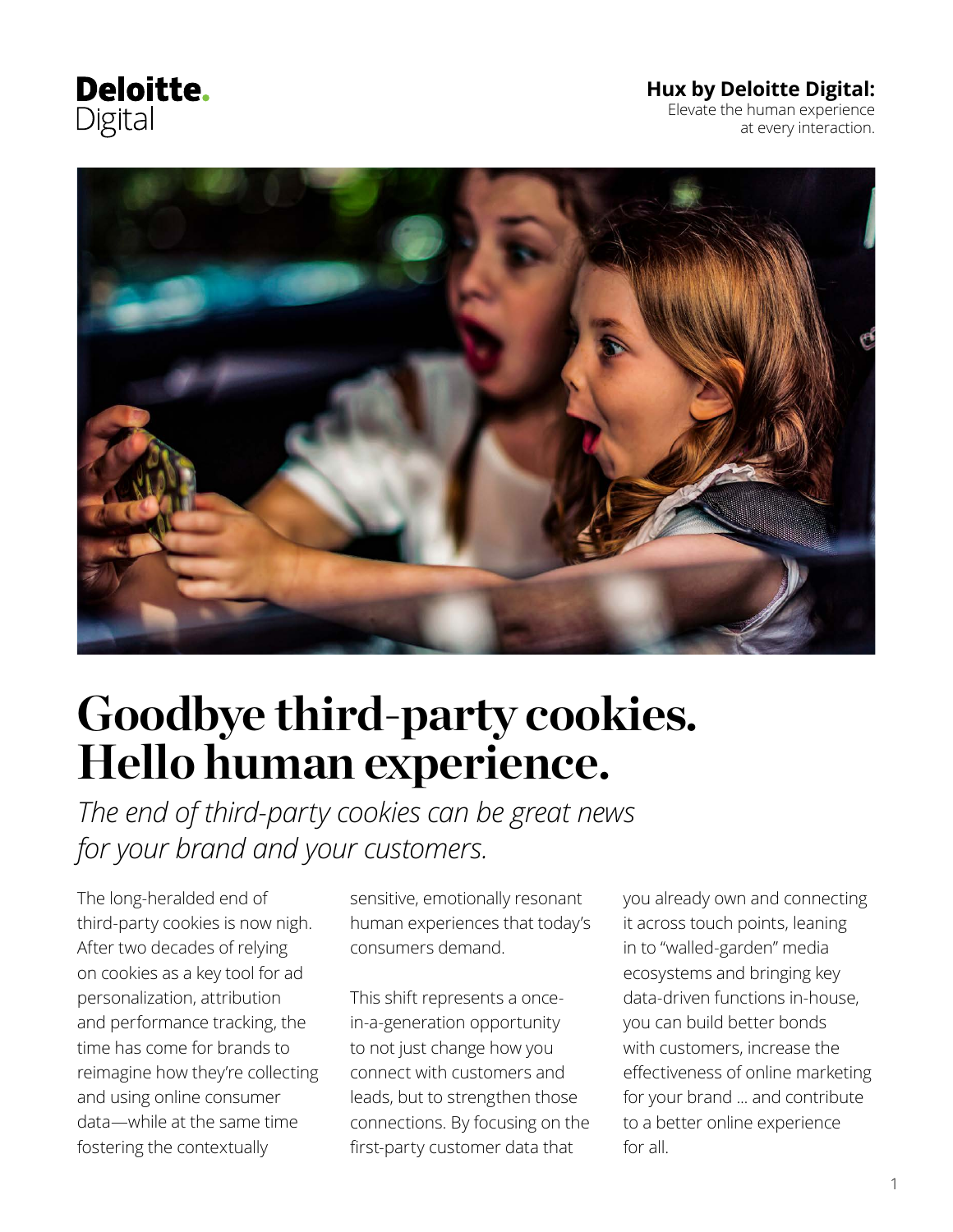### **Shadowed by shoes: the rise and demise of third-party cookies.**

The invention of browser cookies in 1994 was a foundational moment for the commercialization of e-commerce and for adsupported content online. Shopping carts, logins, content personalization and other site features and functions have since relied on *first-party*  cookies to maintain a user's identity and activity within and between browsing sessions. And *third-party* cookies have

been an essential building block of personalized advertising, by helping ad networks provide increasingly fine-grained audience segmenting and attribution, connecting your marketing tactics to desired results.

In large part due to the capabilities enabled by thirdparty cookies, online advertising has seen explosive growth over the past generation—from

\$8 billion spent in 2000 to \$107.5 billion spent in 2018.<sup>1</sup> This growth has, in turn, fueled a proliferation of at-your-fingertips content that has helped make our world more connected, more informed and more empowered.

It doesn't take a sweet tooth to understand why many advertisers love third-party cookies and the sophisticated, fine-grained segmenting

### **Understanding cookies:** What's changing, what's not—and what it means.

- *• HTTP cookies*, generally just referred to as *cookies*, are small bits of textual data placed by a website server onto a user's device and then subsequently accessed to help maintain an understanding of the user's activity across clicks and sessions.
- *• First-party cookies* are placed on the user's device by the website that the user is directly interacting with.

First-party cookies are used to keep track of site interactions and activities such as shopping cart contents, login status, etc. No other web server can directly access the first-party cookies placed by a site. First-party cookies remain a valuable (though often underutilized) element of brands' first-party customer data.

*• Third-party cookies* are placed by sites other than

the one that the user is directly interacting with, most typically when an advertisement is displayed on the page but also through the use of invisible tracking pixels and other means. Third-party cookies can track user behavior across any site where the third-party server places ads or tracking pixels. No major web browser will support this type of tracking by 2022.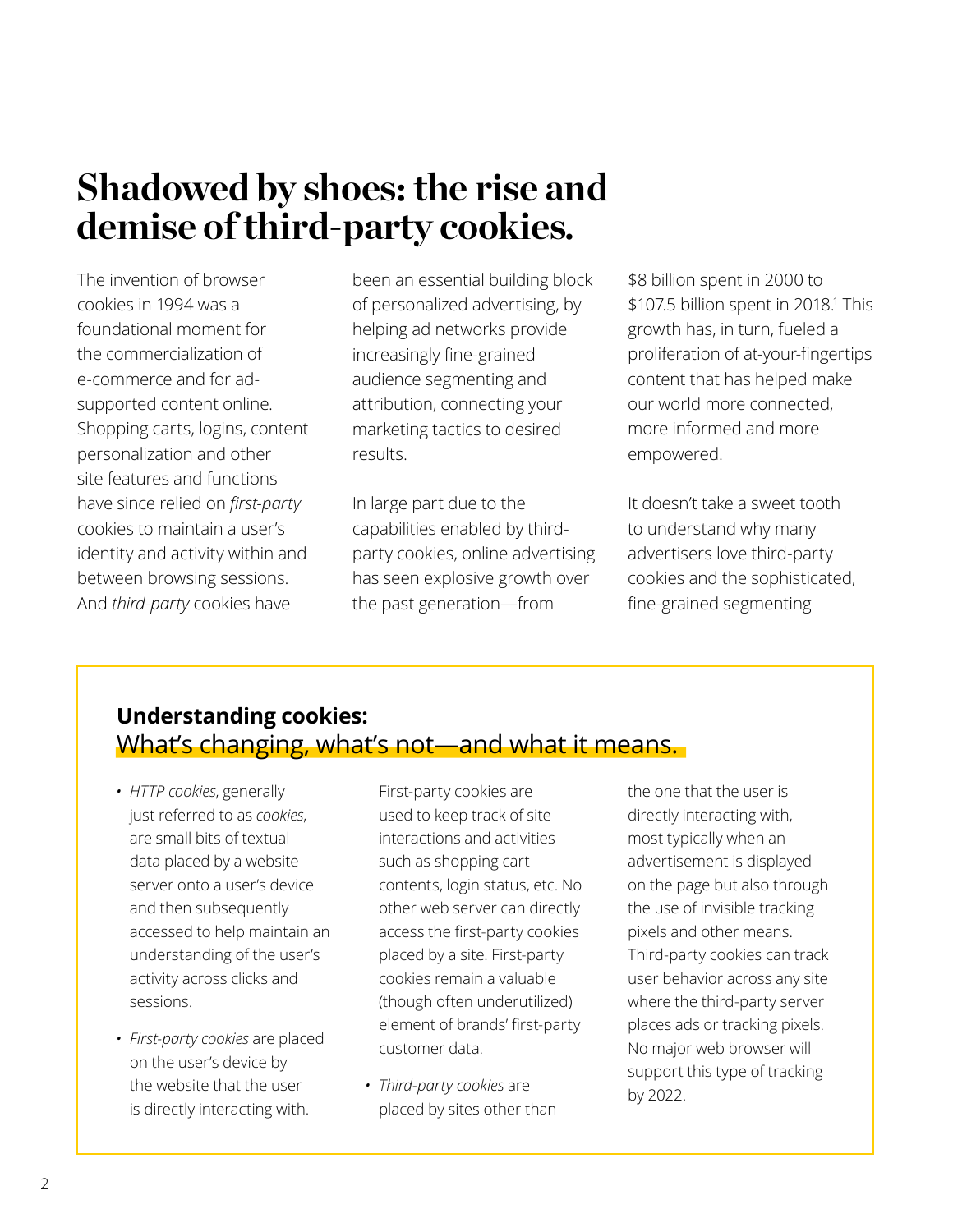that they can enable. But for consumers, they've been an increasing source of heartburn in recent years—particularly with the advent of retargeting.

That pair of shoes or trendy shirt that you looked at once and that now follows you everywhere you go on the web has raised the hackles of both privacy advocates and consumers who bristle at such clear evidence that they're being watched and followed online. Two out of five Americans believe that digital advertisers are too aggressive in following them on every device or browser 2—which means your brand could be alienating 40 percent of its audience at this very moment.

Invasive ad fatigue is creating a vicious cycle that, ironically, now threatens the economic model of the very publishers that have benefited from the rise of online advertising. Approximately one in four US users now employ some form of ad blocking while surfing the internet, $3$  reducing the ad revenues that publishers can collect to support their work.

As consumers have taken more proactive steps to block ads and clear cookies to thwart traditional tracking, some advertisers and platforms have developed more sophisticated methods of tracking, such as digital fingerprinting—the ability to identify a particular user based on a combination of device settings such as monitor resolution, operating system, language settings, etc.

Worldwide, websites place an average of **12.4 first- and third-party cookies**<sup>4</sup> and report data to **3.9 third-party domains** via third-party cookies.<sup>5</sup>

Some sites report to **more than 100 third-party domains**. 5

This cat-and-mouse game has led to increasing scrutiny and has strengthened the push toward regulations such as the California Consumer Privacy Act and the EU's General Data Protection Regulation. All of the leading browser makers have been working to block digital fingerprinting.

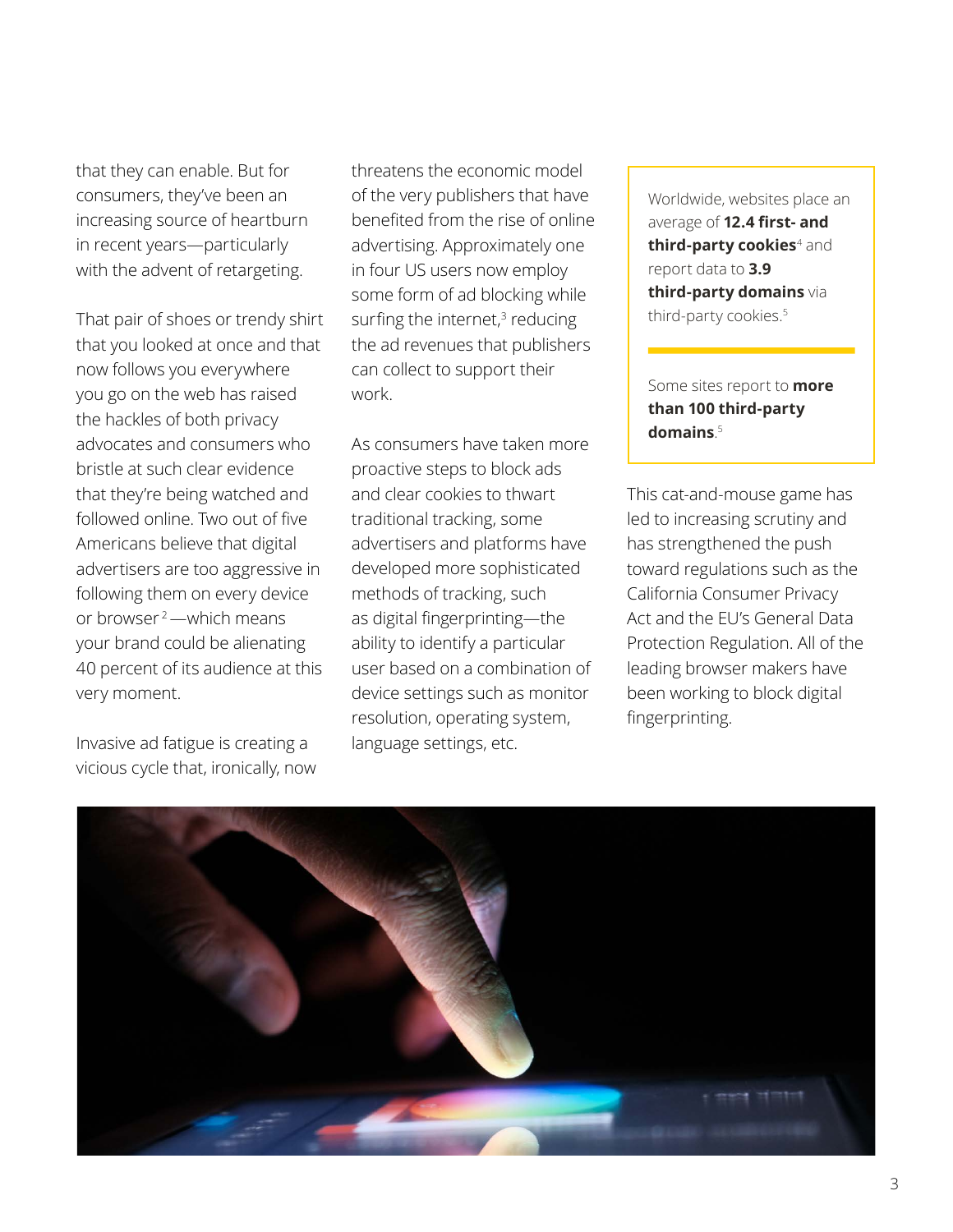# **From tracking to trust.**

Ultimately, personalization isn't the problem. As the rise of social networks has made clear, users prefer a more customized, human experience online. Nor is advertising itself the problem. Deloitte Digital's research on emotion-driven engagement shows that consumers generally welcome contextually sensitive, coherent brand engagements. In fact, 62 percent of people consider themselves to be in a relationship with a brand.6

**The frustrations and objections of consumers are ultimately rooted in a lack of consent, transparency**  and control. Over the past two decades advertisers and adtech companies have been collecting personal information from users, in many cases without explicitly asking their permission and without explaining what is being done with that information. As a result, when consumers see the details of their lives and interests reflected back in advertising, the *relevance* that advertisers intend can look more like *invasiveness*.

Rather than seeking out new technologies to achieve the same result, the time has come for brands and adtech

providers to take a step back and reimagine how to achieve relevance and performance through targeted online advertising—while also earning

According to Deloitte research, **trustworthiness (83%)**, **integrity (79%)** and **honesty (77%)** are the emotional factors that consumers feel most align with their favorite brands.<sup>6</sup>

permission and consent from leads and customers.

The good news is, by collaborating with end users and consumers on approaches that serve their needs for a more personal, human experience combined with greater control, transparency and respect for privacy, **it is possible to cultivate a better online experience—and more effective advertising—for all**.

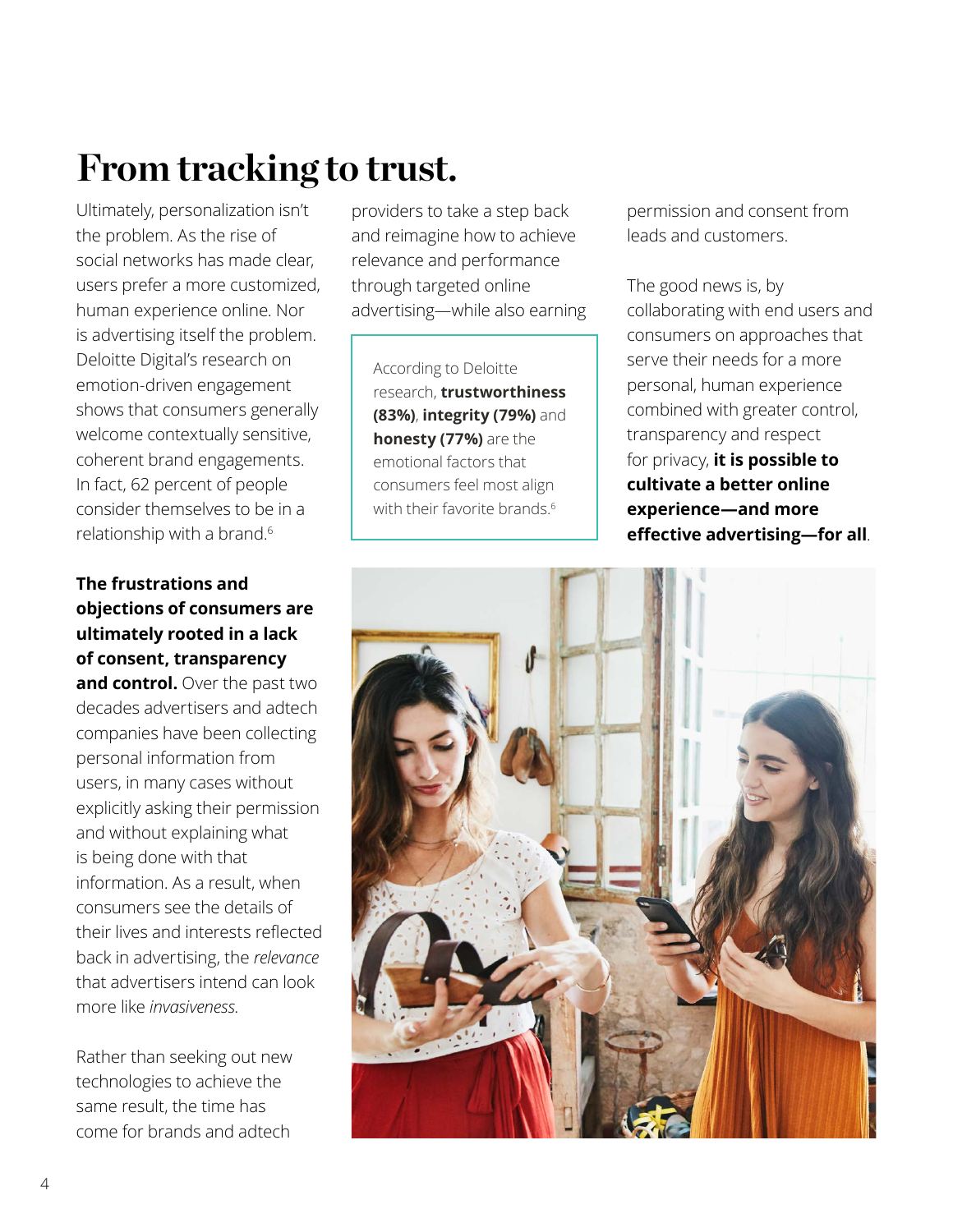# **Keys to successful, consent-driven engagement.**

In order to understand the impacts that will be caused by the phaseout of third-party cookies, a good place to start today is by looking at how the blocking of third-party cookies has already impacted performance of your current marketing activities. If you are selling goods or services online, there's a chance you're missing a third or more of your potential conversions already if your retargeting campaigns are powered by third-party cookies, assuming your audiences follow general demographics for browser use.

Understanding those impacts and finding new ways to genuinely connect with and

delight (rather than annoy) those customers will help prepare your brand for the moment when all browsers end support of thirdparty cookies.

Herein lies your first challenge, however. Vendors and agencies that have relied on third-party cookies for targeting and performance tracking are likely to claim that they have the solutions that will solve for these impending changes. After all, they don't want to lose your business.

This is not a moment for blind trust. When assessing campaign performance, it's critical that you have an objective understanding of the tools and techniques

that are available to you, as well as transparency into how your audiences are being targeted and reached and how that connects to the results you seek.

#### **To get to that understanding, we recommend that brands focus on three key initiatives going forward:**

- 1. Owning and mastering firstparty customer data.
- 2. Deepening capabilities in social and other walledgarden media ecosystems.
- 3. Bringing mission-critical capabilities such as media buying in-house.

### Own your own data.

Given the ongoing changes to third-party data availability and evolving customer privacy considerations, it is increasingly important to invest in ownership and mastery of your first-party customer data.

Getting there means investing in the right consent management solutions and in an advanced customer data platform that together allow you to manage

and leverage the consent of your customers and prospects while developing a fully contextualized and connected understanding of customer data. By deploying those tools in combination with first-party cookies and noncookie identifiers, you can begin to elevate the human experience for customers through personalization of advertising, website experiences and permission-based channels,

such as email, while also earning their trust and loyalty, long-term.

In the post-third-party cookie world, quality connected customer data will become one of the most important strategic assets that a business can own. Brands that leave those assets in the hands of outside vendors or agencies will likely find it difficult to leverage fully the potential within that data.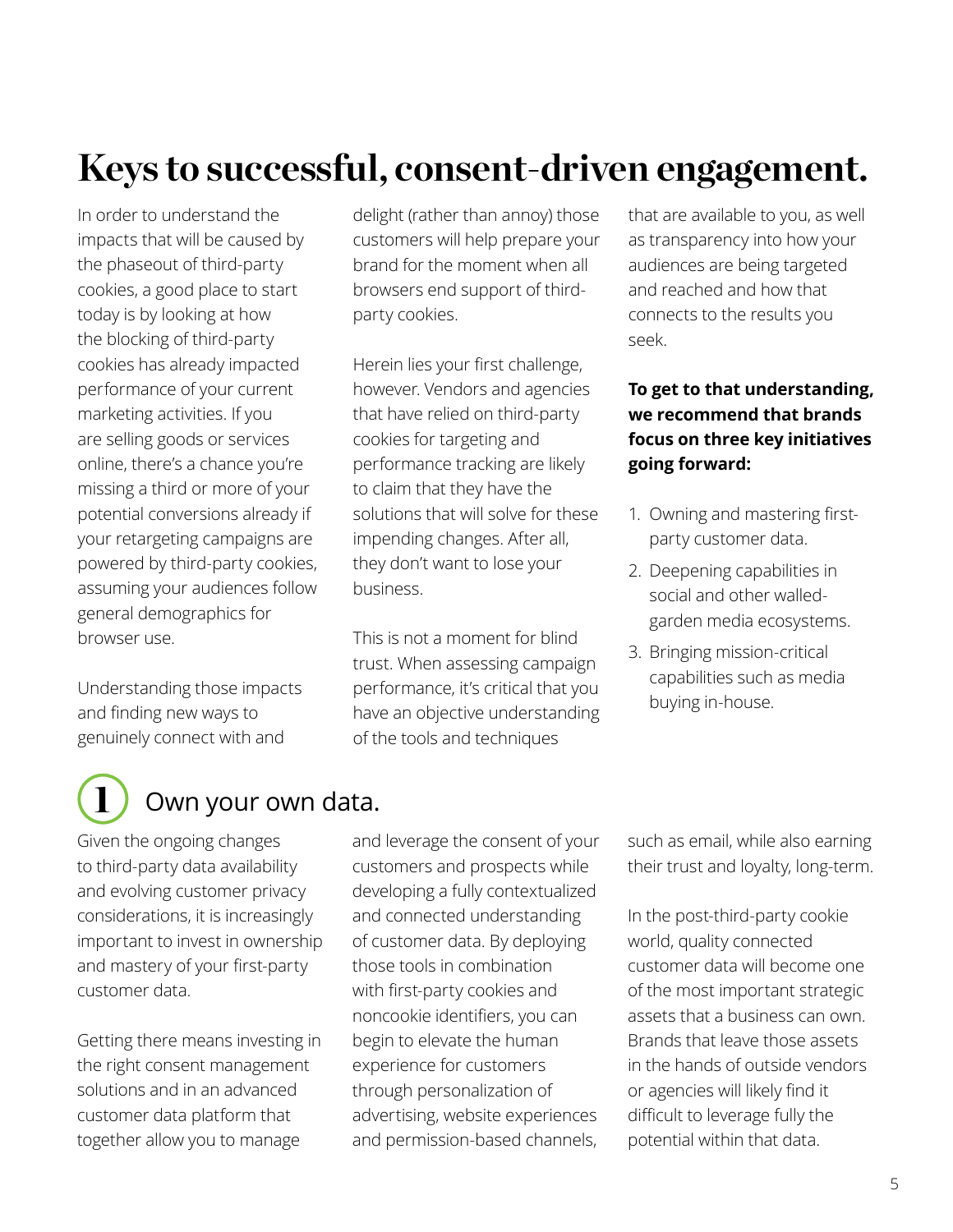

### Lean in to the walled gardens.

Mastering your first-party customer data and consent is also critical in order to take maximum advantage of the targeting, measurement and advanced analytics capabilities within social media platforms and the walled-garden or control-access content and data ecosystems maintained by the world's largest search and e-commerce players.

These closed ecosystems are, for the most part, today well ahead of other adtech platforms and publishers when it comes to consumer consent regarding the data being tracked and used for marketing. They also offer exceptionally strong machine learning algorithms for digital ad performance optimization. When combined with their vast stores of consumer data and your own first-party data, those systems can provide a

level of personalization that is unmatched through other technologies or platforms.

Yet the deep and wide data assets and technical capabilities within those ecosystems are

largely underutilized by brands today. Those platforms also will not be as impacted by the move away from third-party cookies as will the rest of the programmatic universe.

#### **Why the end of third-party cookies benefits social platforms.**

Leading social media applications will likely gain an advantage in user tracking as third-party cookies phase out. That's because those platforms can obtain consumer opt-in permission to track and segment *all interactions with content that is shared within that network*. The reason: social platforms have access to the data about what content people are interested in.

By contrast, data aggregators that work with thousands of publishers as a source for their data must ensure that those thousands of publishers are all complying with proper consent management for each user. The compliance work of that data aggregator is significant compared to that faced by a single social media application.

We are already seeing the effect of this outside the United States, where less data is now available in the programmatic space due to higher consent and privacy restrictions related to the EU's GDPR.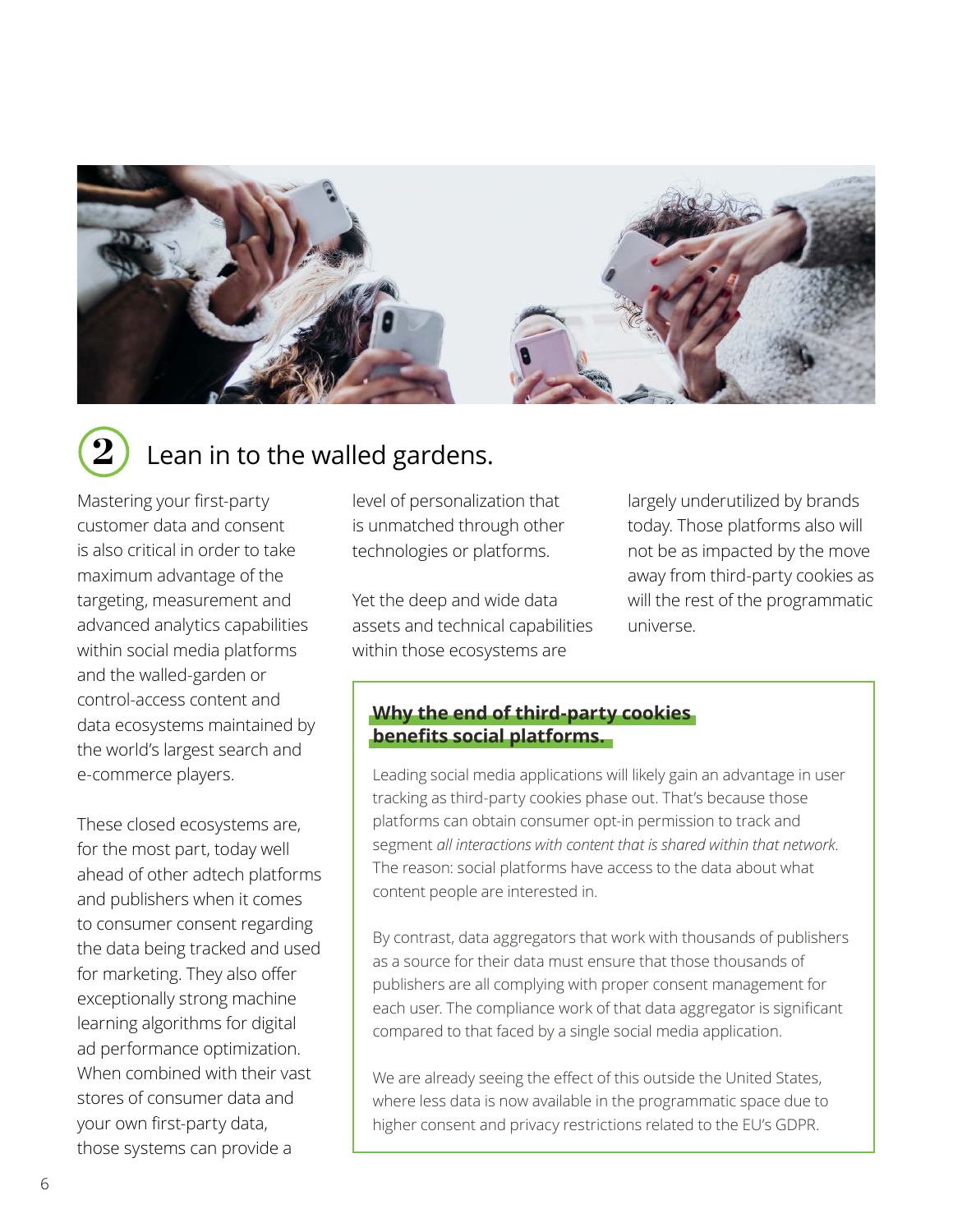

### Consider moving critical **3)** Consider moving critical<br>engagement functions in-house.

Owning and connecting your customer data across touch points and driving efficiencies in walled-garden ecosystems can help facilitate a more seamless, contextually coherent, human experience for your customers. But brands that continue to rely on outside agencies and martech platforms for targeting, bidding and buying of media will likely run into analytics and attribution hurdles due

to a lack of transparency into those processes and decisions and how they connect back to customers.

That's why the next two years may be a good time to consider bringing some of your brand's media strategy and/or buying in-house. By selecting the right partners to work with, and by becoming better-informed about viable solutions and

strategies, brands can begin to eliminate some of the layers of intermediaries and poor technologies that create waste and added cost. When combined with better first-party data mastery, this approach can create a virtuous circle that deepens customer relationships by creating a more coherent experience across marketing touch points.

#### **Is your brand ready for a future without third-party cookies?**

As your brand moves toward a future in which third-party cookies are no longer supported by major browsers, we believe it's important to develop a comprehensive, thorough and unbiased understanding of what works, what should be

outsourced, what capabilities your organization needs to grow in-house—and how to ultimately connect your data, decision-making strategy and messaging in ways that improve the human experience for all of your customers.

#### **Along the way it will be important to address key questions such as:**

- Do you clearly understand the potential impact on your business once third-party cookies are no longer supported by any major web browser?
- Do your key media and marketing partners have viable solutions that are privacy-compliant?
- Does your technology road map have budget reserved to
- evaluate new solutions over the next two to three years?
- Are your technology and marketing teams partnering to drive solutions for digital identity?
- Do you have a plan for evolving your marketing strategy and your technology capabilities to solve for digital identity of customers and leads by 2022?
- Where is your first-party data today, and how can it be better connected and leveraged to support your marketing activities?
- Do you have the right internal talent and tools to bring some or all of your media strategy, buying, optimization and analytics in-house?